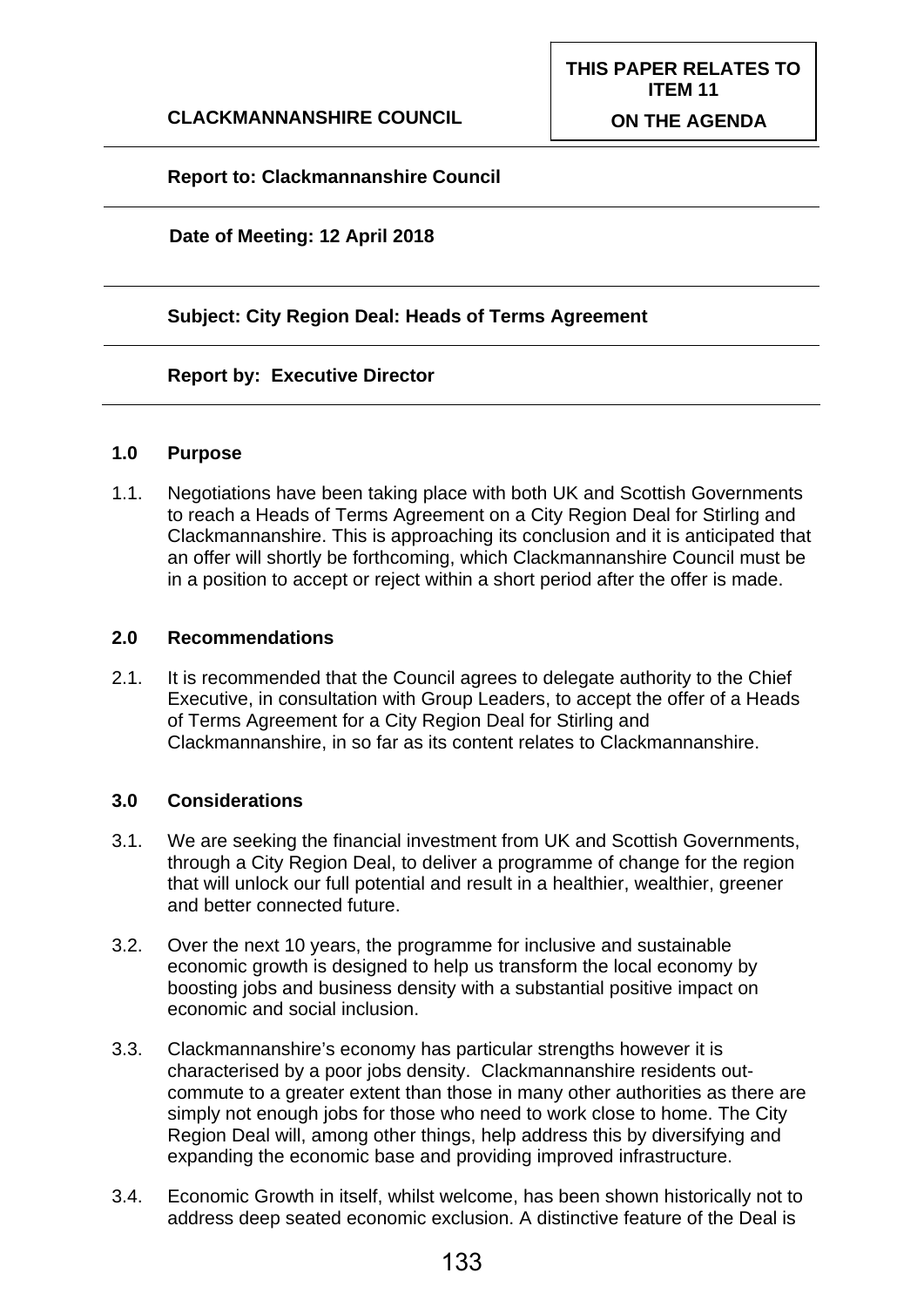that alongside capital projects will be a structured Skills & Inclusion programme which is designed to ensure that our most excluded residents are actively included. Target groups for this activity will be those identified in the Local Outcome Improvement Plan and through an Inclusive Growth Diagnostic process<sup>1</sup>.

- 3.5. The programme has been built on a considerable evidence base which shows that as a result of the investment, the following outcomes can be achieved regionally:
	- Achieve a permanent GVA uplift of  $6 7$ % for the region.
	- Create 3000 additional jobs over the life of the City Deal.
	- Increase sustainable tourism by 25%.
	- Ensure growth is sustainable.
	- Ensure all citizens benefit from growth through a targeted Skills & Inclusion programme.
	- Close the health inequalities gap between those who are most advantaged and disadvantaged.
- 3.6. In addition, subject to the formal offer within the Heads of Terms, the programme will locally deliver:
	- Activity to support the achievement of the LOIP priorities,
	- Increased investment in research & development which will boost the local economy and drive jobs growth at all levels of the labour market,
	- An increase in both jobs and business density.
- 3.7. If there is no delegation of authority to accept the offer, the Council may not be in a position to reach a Heads of Terms agreement for the City Region Deal.

## **4.0 Sustainability Implications**

4.1. Due to the nature of the proposed projects the Deal is likely to have positive impacts on sustainability. Individual projects will be subject to appropriate assessment of sustainability, environmental impact, planning consents etc.

## **5.0 Resource Implications**

- *5.1. Financial Details*
- 5.2. The full financial implications of the recommendations are set out in the report. This includes a reference to full life cycle costs where appropriate.  $Y$ es  $\square$

<sup>1</sup>  $1$  The Inclusive Growth Diagnostic is a process devised by the Scottish Government to support the identification of inclusive growth priorities. It is a requirement that all regional partnerships complete this prior to any deals being agreed.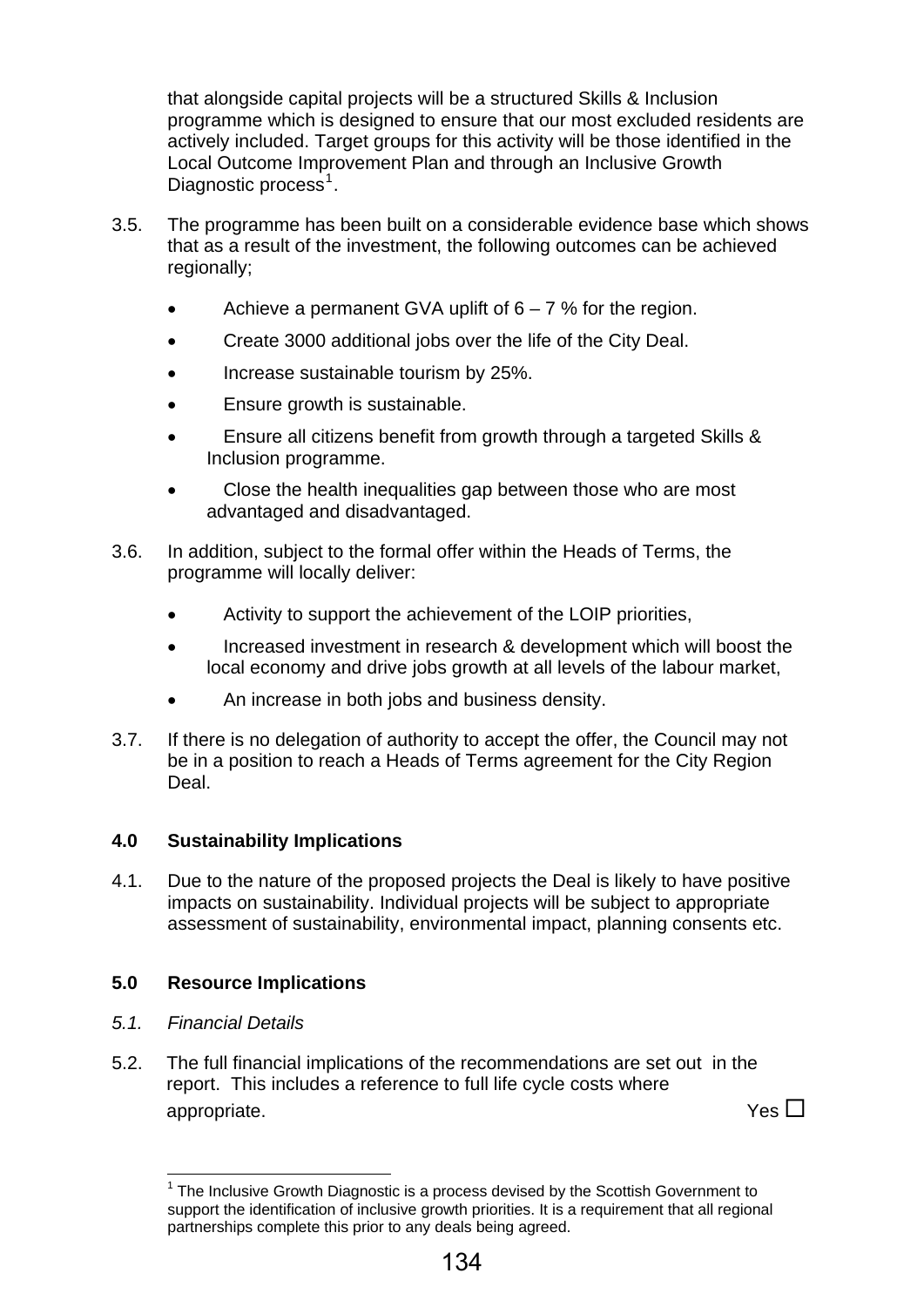- 5.3. Finance have been consulted and have agreed the financial implications as set out in the report.  $Y$ es  $\Box$
- 5.4. The delegation of authority as above does not impact on resources.

## **6.0 Exempt Reports**

6.1. Is this report exempt? Yes  $\Box$  (please detail the reasons for exemption below) No  $\checkmark$ 

## **7.0 Declarations**

The recommendations contained within this report support or implement our Corporate Priorities and Council Policies.

## (1) **Our Priorities** (Please double click on the check box  $\boxtimes$ )

Clackmannanshire will be attractive to businesses & people and ensure fair opportunities for all  $\checkmark$ Our families; children and young people will have the best possible start in life  $\checkmark$ Women and girls will be confident and aspirational, and achieve their full potential Our communities will be resilient and empowered so that they can thrive and flourish 9

(2) **Council Policies** (Please detail)

## **8.0 Equalities Impact**

8.1 Have you undertaken the required equalities impact assessment to ensure that no groups are adversely affected by the recommendations?

Yes  $\Box$  No  $\checkmark$ 

## **9.0 Legality**

9.1 It has been confirmed that in adopting the recommendations contained in this report, the Council is acting within its legal powers.  $\Box$ 

## **10.0 Appendices**

10.1 Please list any appendices attached to this report. If there are no appendices, please state "none".

**None**